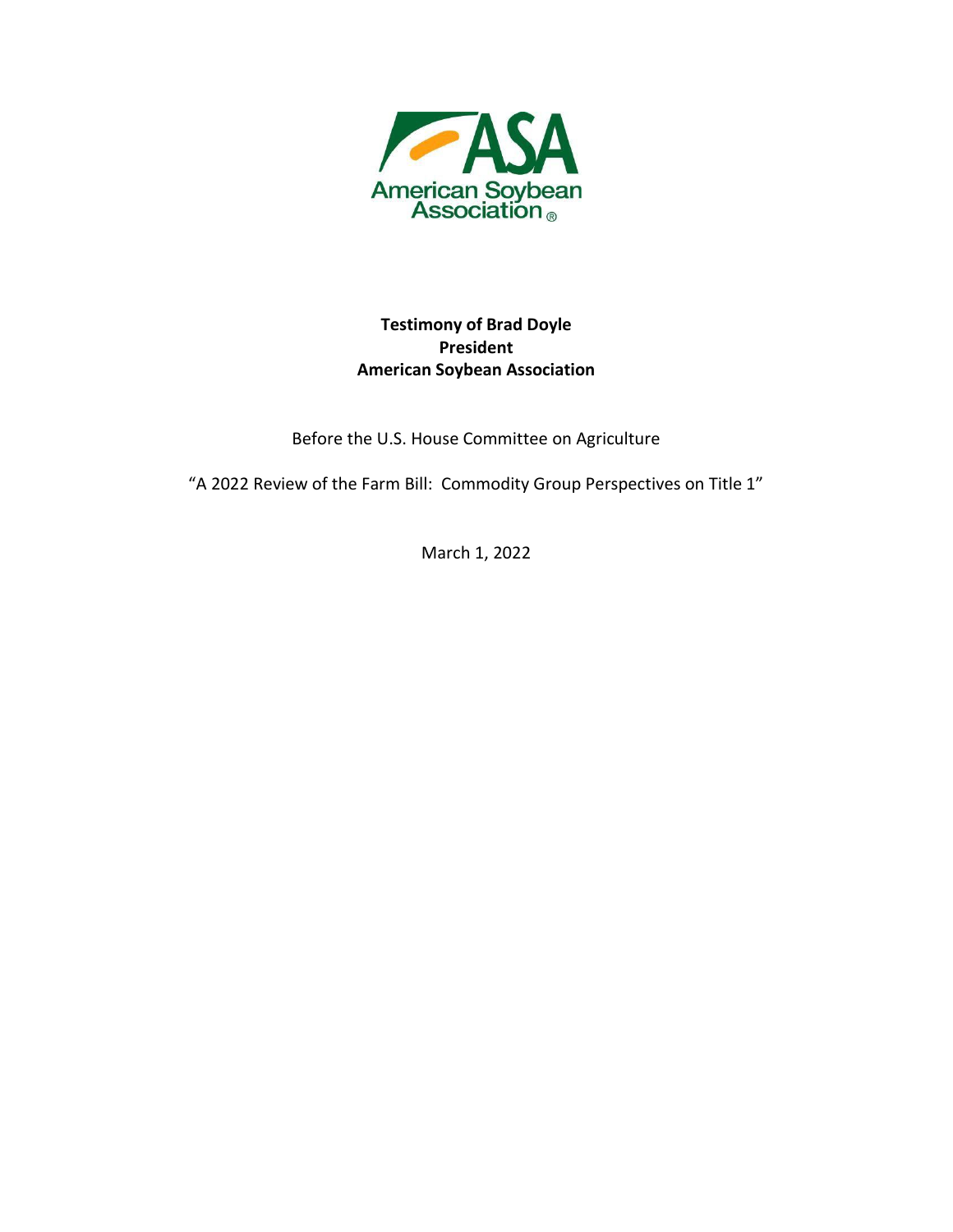Good morning, Chairman Scott, Ranking Member Thompson, and distinguished members of the committee. Thank you for the opportunity to provide testimony on Title I of the 2018 Farm Bill.

I am a soybean farmer from Arkansas and serve as president of the American Soybean Association (ASA).

Founded in 1920, ASA represents more than 500,000 U.S. soybean farmers on domestic and international policy issues important to the soybean industry and has 26 affiliated state associations representing the 30 primary soybean-producing states.

#### Soybean Economic Impacts

The U.S. soybean industry has a positive impact on the U.S. economy.

In 2021, over 87 million acres were planted to soybeans in the United States with a record-high production total of 4.44 billion bushels according to USDA.

Soybean production alone accounts for close to 150,000 jobs (full-time soy equivalent), more than \$6 billion in wages and \$86.5 billion in revenues, according to a 2019 study by the United Soybean Board and National Oilseeds Processors Association. This does not include secondary soybean markets and supporting industries like biodiesel, grain elevators, feed mills, ports, rail, refining, barge and more, which brings soybean's national revenue impacts to a significant \$115.8 billion. New markets and new uses for soy continue to develop thanks to farmer investments in research and promotion by the soybean checkoff and federal investment in market development programs.

Soybeans have long been U.S. agriculture's top export crop. Foreign markets were destinations for more than 50% of U.S. soy production in the last marketing year. Even with ongoing efforts to diversify and open new markets, our commercial export relationship with China is critically important, as it is the largest importer of soybeans in the world. Almost a third of all soybeans grown in the United States are destined for China under normal trade conditions.

In addition to a steady supply of production inputs and predictable regulatory environment, we rely on domestic and global markets for the success of soybean farmers.

When those markets fail or when significant economic disruptions occur, we rely on policymakers to ensure that a supportive farm safety net is in place.

### Farmer Feedback-Gathering Process

Each year, ASA sets the annual policy priorities of the organization through a thorough resolutions review and adoption process. This process is currently underway and will culminate in a session of voting delegates at our annual meeting during the Commodity Classic farm trade show next week. Feedback regarding Title I has been received through this process.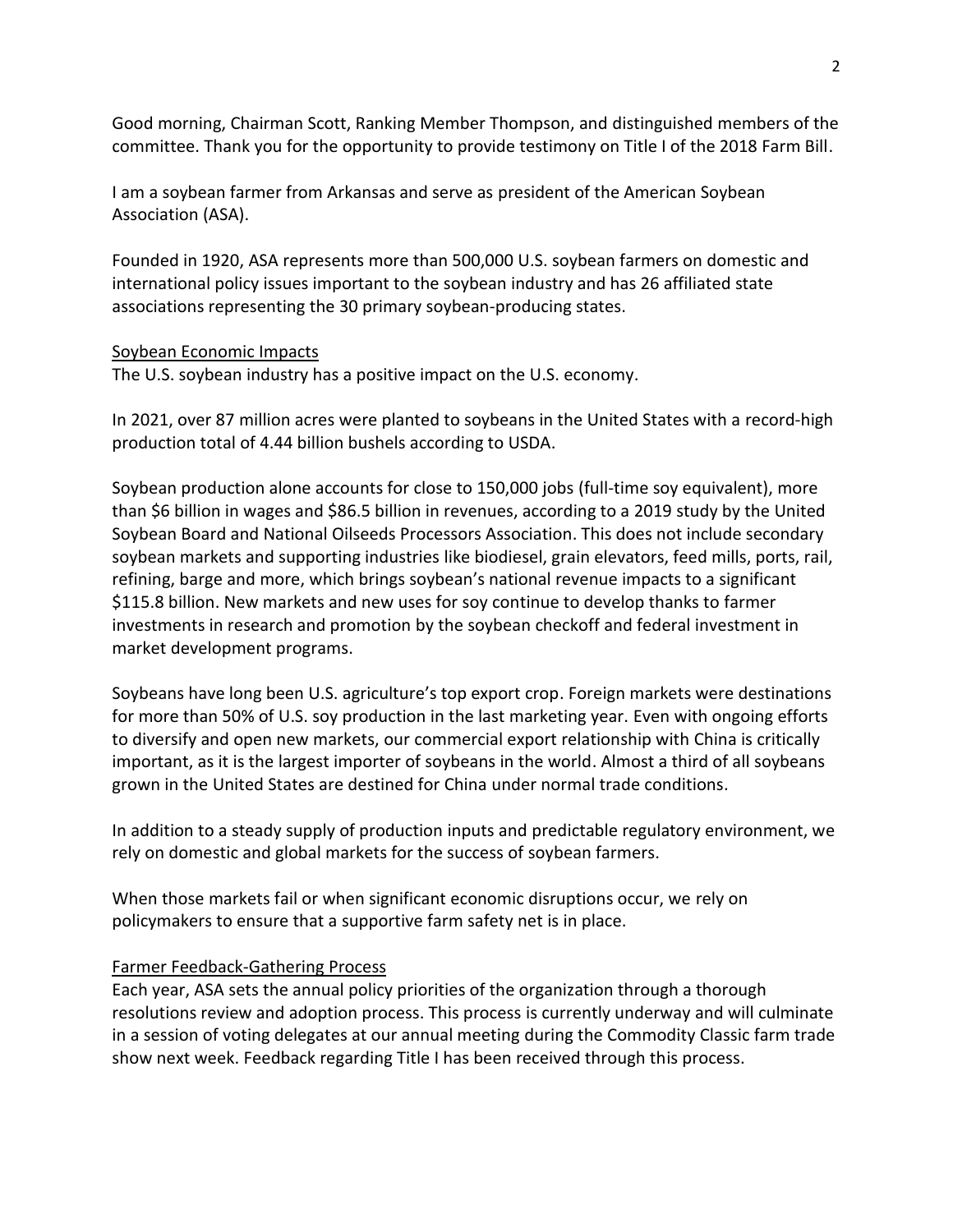In addition, ASA has recently taken greater steps to gather farmer feedback in preparation for development of the next farm bill.

Since early 2022, ASA has held 12 virtual farm bill listening sessions – both by region and by topic - with interested soybean farmers and state soy affiliates across soy's 30-state growing region. An in-depth farm bill survey was administered to soybean growers in late 2021. And, ASA has a farm bill-specific email address set up for those interested in sharing additional written feedback.

Farm bill feedback gathered from these steps will be developed into a set of farm bill principles and shared this spring with the committee.

## Title I Feedback From Farmers: Improvements Are Needed

While crop insurance is not a part of Title I, ASA must share for the record the high importance of crop insurance to soybean farmers. Soybean farmers consistently communicate that this is the most effective component of the farm safety net when viewed more broadly. This risk management tool allows farmers to elect coverage annually based on their own risk tolerance and responds accordingly when losses are triggered. Crop insurance must remain affordable for producers.

While crop insurance provides a safety net for risk within a growing season, it does not protect against longer-term structural risks. Title I is intended to do this, but the Agriculture Risk Coverage (ARC) and Price Loss Coverage (PLC) programs, specifically, need improvements to provide the intended protection. An effective soybean safety net does not exist today.

As noted earlier, China is a significant importer of soybeans, importing almost one in three rows of soybeans produced in the United States. During the height of the China trade war in 2018, U.S. soy stopped flowing to the market during the peak export period that fall. Soybean prices fell by about 20%, but the producers of the crop received no PLC payments and little from ARC under the Title I safety net. USDA stepped in with ad hoc, temporary support to farmers through the Market Facilitation Program (MFP).

The example above provides context to what we are hearing from farmers. They have consistently shared two deficiencies regarding the Title I farm safety net programs of ARC and PLC:

- 1) Soybeans have an insufficient reference price, on which ARC and PLC benefits are calculated.
- 2) Soybeans have a low level of base acres, the historical acreage on which ARC and PLC benefits are provided, relative to planted acres.

When survey respondents were provided options to improve the Title I farm safety net for soybeans, the leading two selections were related to those concerns; specifically, 1) increase the soybean reference price for calculating ARC and PLC, and 2) provide the option to update base acres.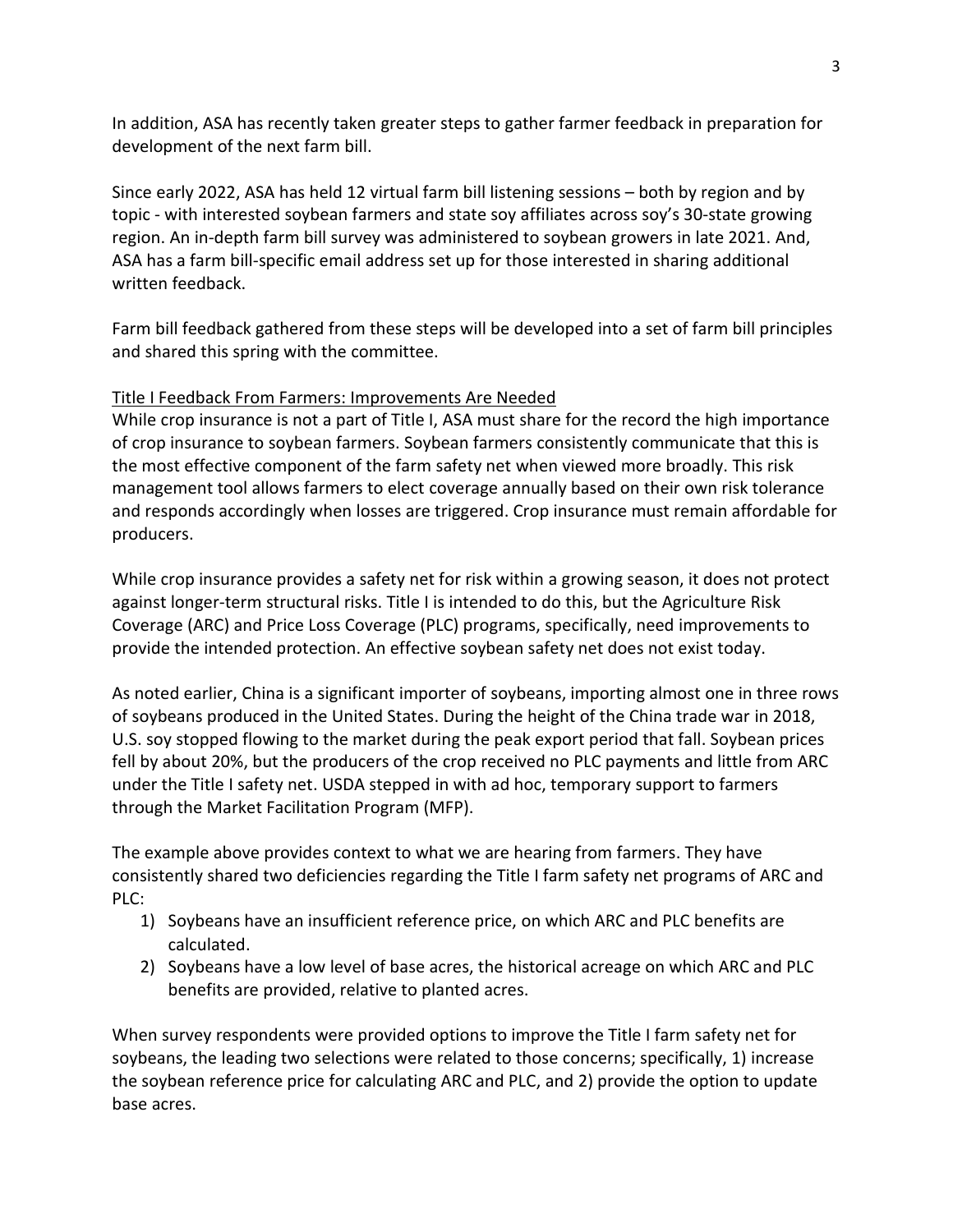Importantly, farmer feedback also suggests that a combination of remedies to address these deficiencies is needed. For example, if an option to update base acres is allowed, it may not be exercised if the reference price for soybeans remains where it is currently set.

### Soybean Reference Price: Increase Is Needed

Farm safety nets are not created for the good times, but instead the bad times. Currently, we are experiencing strong soybean market prices, but agriculture is cyclical. An effective safety net is needed for the times when prices decline. During the trade war, soybean farmers experienced negative margins for their crop. USDA's Economic Research Service estimated it cost soybean farmers \$37 more per acre in 2018 to produce than was received from the sale of the crop and \$74 more in 2019.



If there were ever a time that the farm safety net was designed for, it was the trade war in 2018 and 2019. Factors well outside farmers' control structurally shifted, collapsing much of the demand for U.S. soybeans. Despite a large drop in the price producers were receiving which resulted in negative margins, the reference price for determining Title I benefits was set at such a low point that PLC payments never triggered. In fact, 2005 is the last time a PLC or CCP payment - the predecessor program - was triggered for soybeans.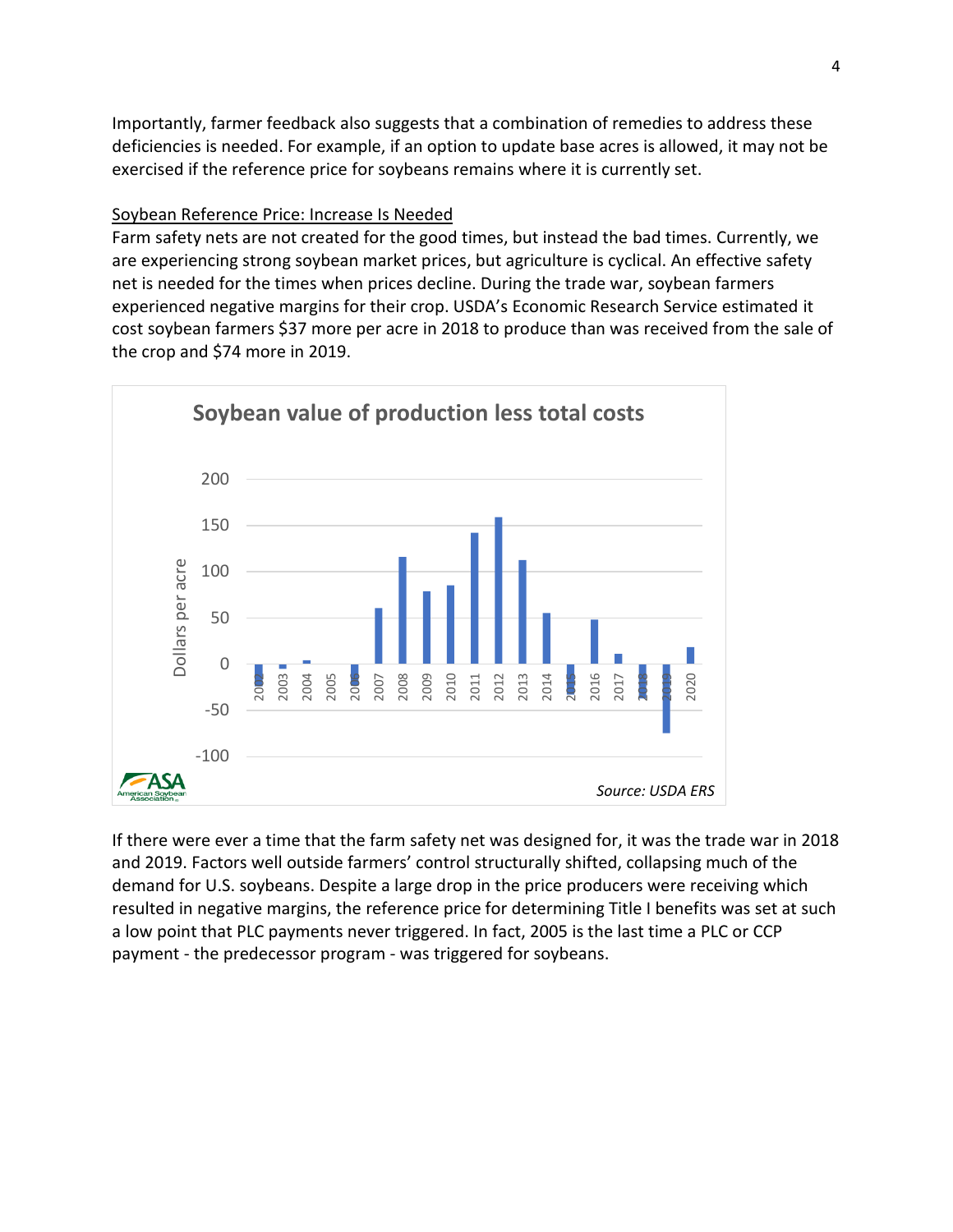

Support prices were increased starting with the 2014 Farm Bill, but this price increase did not fully reflect the increased operating costs. While prices during the trade war remained above those from the early 2000s, a higher price is necessary to offset the higher cost of inputs. According to data from the Food and Agricultural Policy Research Institute at the University of Missouri (FAPRI-MU), operating costs have approximately doubled during this time. As a result, farmers experienced significant losses and received few ARC payments and no PLC payments. If soybeans, the second-largest crop by area in the U.S., did not receive help through Title I during this critical situation, it is hard to imagine a scenario where the Title I safety net could provide meaningful help with the current reference price.

### Soybean Base Acres: Option to Update Base Acres Is Needed

The data clearly demonstrates the disparity in soybean planted acres compared to base acres, the historical acreage on which ARC and PLC benefits are provided.

In 2021, soybeans were planted on over 87 million acres in the United States. By comparison, soybean base totals 52.5 million acres. 34.5 million acres of planted soybean acres were not protected by the soybean provisions of ARC and PLC in 2021. While some of these 34.5 million soybean acres may have been corn or wheat base, for example, farmers' concerns are very real and important to share with you. These other crops may not correlate well with the losses being experienced on the farm.